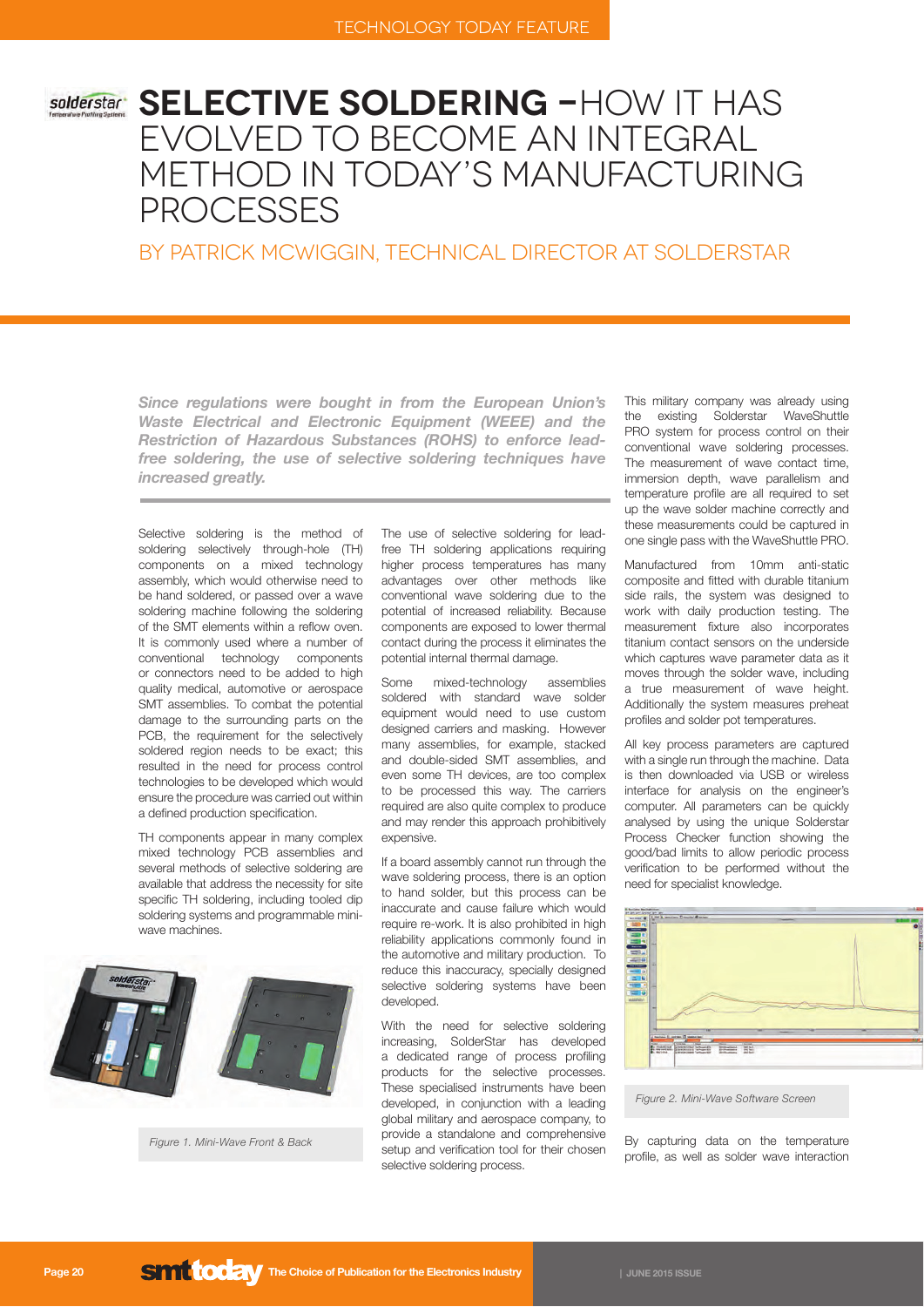parameters in the same pass, it provides medium and large electronics' manufacturers with set up capabilities as well as full, costeffective SPC of their wave soldering process.

Advantages of the WaveShuttle Pro include:

- It allows for comprehensive parameters measurement with a single pass through a machine
- It is a reliable way to solder in volume
- The titanium contact sensors offer the highest measurement accuracy on wave height, main and chip wave parameters
- Pre-heat and solder pot temperature measurement sensors are included to ensure accuracy
- The 10mm fixture provides a robust platform for daily production testing
- It can be adapted with made-tomeasure widths and sensor positions available for fixed width production lines or special applications

Solderstar Smartlink system, it included a dedicated measurement fixture/pallet. This included three arrays of solder contact sensors, including;

- X Speed Sensors which measure and verify the speed of the X axis of the machine
- Y Speed Sensor which measure and verify the speed of the Y axis of the machine
- Height Array Contact sensors that are set at height increments of 0.2mm to 2.4mm to allow the height of the solder 'bubble' to be verified

In addition to these innovations, a preheat temperature sensor and a solder temperature probe was added to verify all key parameters in a single pass.

The SolderStar WaveShuttle Selective is now the tool of choice for setup and daily testing of mini-wave selective machines. What made the SolderStar solution unique was the specially configured array of titanium



#### *Figure 3. Mini-Wave Test Report*

The new system for selective soldering was designed to analyse, improve and gain control of the mini-wave selective soldering process quickly - an important requirement put forward by the military systems manufacturer. The fixture was unique due to it incorporating two measurement systems ensuring that the most comprehensive and repeatable measurement results were obtained.

A new fixture was designed which extended the use of their existing SolderStar datalogger's and could be used on the selective soldering machines. Using the wave contact sensors arranged on the underside of this measurement fixture to allow quick and comprehensive verification of the machine functionality.

Nozzle strikes on clinched components of the PCB due to PCB warp or general tolerances can result in the positioning mechanism of the machine becoming misaligned. X and Y positioning mechanism and speed on the WaveShuttle Selective are verified by sweeping the selective soldering nozzles between pre-defined datums. A range of stepped contact sensors are employed to allow nozzle wave height measurements to be made and periodically verified.

Other common problems reported by manufacturers was crystallisation occurring in the selective fluxer nozzle resulting in the mis-fluxing of components causing problems with poor wetting or leaving unactivated flux on areas of the assembly. To combat this problem SolderStar developed flux measurement sensors, which can be optionally installed to the measurement fixture. This allows for flux presence and position to be obtained as part of the daily tests.

All parameters can be quickly analysed with the good and bad limits defined easily to allow periodic process verification to be performed without the need for specialist knowledge

System benefits of this process include:

- Verification X/Y speed and positioning
- Measurement of nozzle solder height
- All titanium wave contact measurement
- A flux measurement option
- Pre-heat and solder temperature measurement sensors
- Custom widths and sensor positions are available for fixed width production lines or special applications

The other main method seen in selective soldering is the multi-wave selective/dip soldering machine, which trades flexibility for increased throughput. With this style of machine custom wave tooling is produced to expose the molten solder selectively to the area required in a single dip. Analysis of the performance of this process needed a different approach as it was found that engineers needed the ability to produce their own analysis sensor configuration to match the tooling design.



*Figure 4. Multi-Wave Pro*

SolderStar's Multi-Wave PRO was developed and comprises compact and flexible instrument design to allow dedicated test fixtures to be produced quickly and cost effectively for multi-wave soldering machines. Measurement sensors are fitted to a customer's specific location, which corresponds to the soldering areas within the multi-wave solder pot tooling, this technique provides contact time and difference data quickly allowing engineers to identify any problem areas within the tool design. Any

*Continued...*